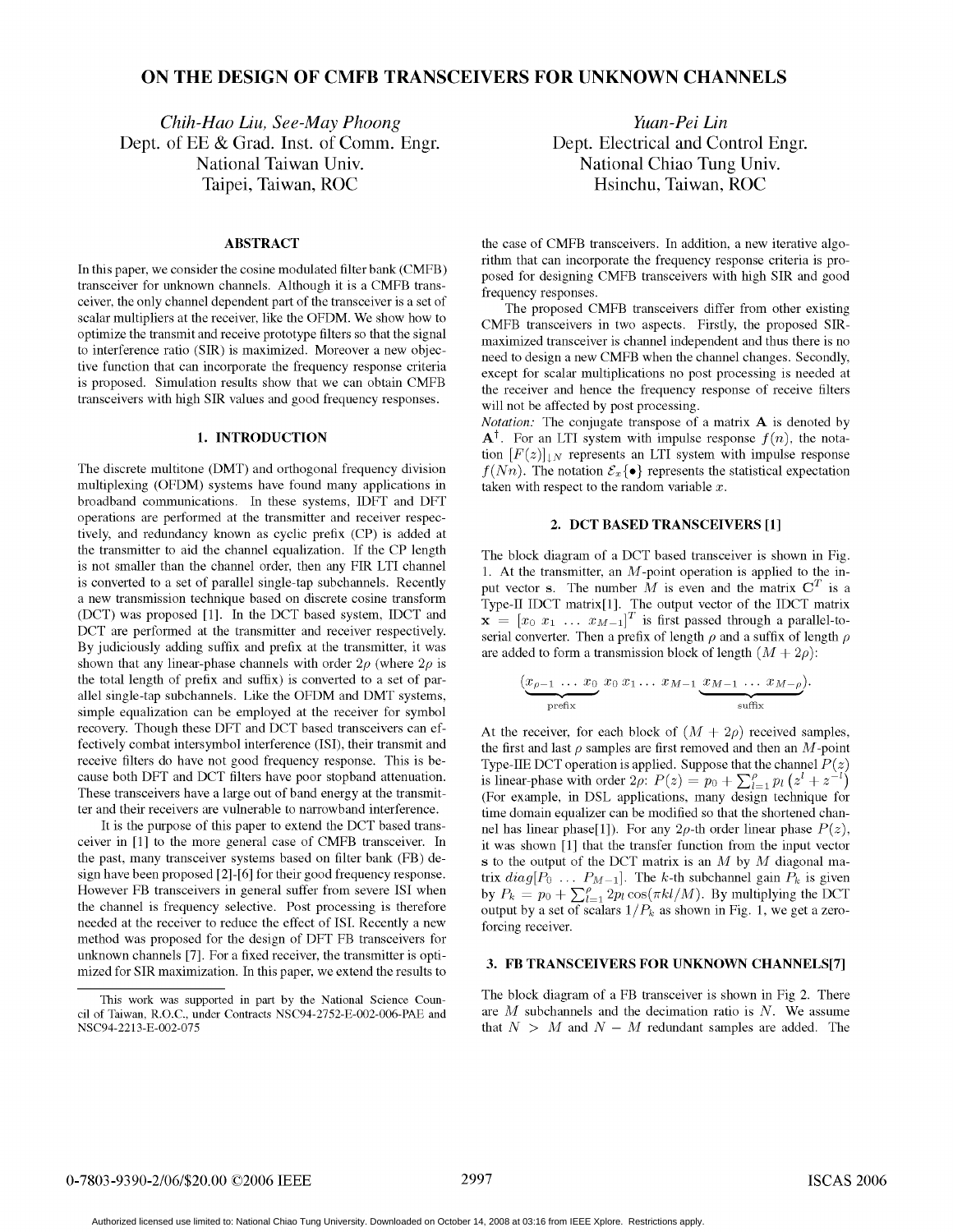

Figure 1: A DCT based transceiver.



advance operator  $z^{l_0}$  in Fig. 2 is introduced to compensate for the channel delay. The system from  $s_i(n)$  to  $\hat{s}_j(n)$  is LTI with transfer function function  $\left[\begin{array}{c} L \\ L \end{array}\right]$ 

$$
T_{ji}(z) = \left[H_j(z)z^{l_0}P(z)F_i(z)\right]_{\downarrow N}.
$$
\n
$$
\hat{s}_j(n) = \left[\sum_{l=0} b_{j,j,l}(0)p(l)\right]s_j(n)
$$

Assuming that  $P(z)$  is an FIR LTI channel with  $P(z) = \sum_{l=0}^{L} p_l z^{-l}$ ,  $\left[\sum_{i=0}^{L} p_i (p_i - p_i z^{-l}) \right]$ then we have  $\left| \sum_{i=0}^{n} p(i)(b_{j,j,l}(n) - b_{j,j,l}(0)\delta(n)) \right| * s_j(n)$ 

$$
T_{ji}(z) = \sum_{l=0}^{L} p_l \left[ H_j(z) F_i(z) z^{l_0-l} \right]_{\downarrow N}.
$$
\n(1) 
$$
+ \sum_{i=0, i \neq j}^{M-1} \sum_{l=0}^{L} p(l) b_{i,j,l}(n) * s_i(n),
$$

$$
\sum_{n} b_{i,j,l}(n) z^{-n} = \left[ H_j(z) F_i(z) z^{l_0 - l} \right]_{\downarrow N} \tag{2}
$$

for  $0 \le i, j \le M-1$  and  $0 \le l \le L$ . From (1), one can see that the FB transceiver is free from ISI for any  $p_l$  if and only if the

$$
b_{i,j,l}(n) = \lambda_{i,l}\delta(i-j)\delta(n). \tag{3}
$$

that the above condition is satisfied, any  $P(z)$  of order L is con-<br>verted to a set of M parallel subchannels with the kth subchannel  $\sigma_p^2(i) = \sigma_p^2$  for all i. Define the  $(L+1)$  by 1 vectors verted to a set of  $M$  parallel subchannels with the  $k$ th subchannel gain given by  $\sum_{l=0}^{L} p_l \lambda_{k,l}$ . Unfortunately except for the special case of block transmission where the orders of  $F_i(z)$  and  $H_i(z)$ are smaller than  $N$ , the ISI-free solution is still unknown.

### 4. SIR OPTIMIZED CMFB TRANSCEIVERS

plement  $M$  filters at the transmitter or receiver. To reduce the cost, we consider CMFB derived from the Type-IIE DCT matrix. For notational convenience, we assume that the filters have the same order  $K$  and  $(N - M)$  is even. The transmit and receive filters are respectively given by

$$
F_i(z) = c_i \sum_{n=0}^{K} f(n) \cos\left(\frac{\pi i (0.5 + n - \rho - \theta)}{M}\right) z^{-n}
$$
 are zero, except the diagonal and anti-diagonal entries. Similarly  
it can be found that the ISI power at the *j*-th output is  

$$
H_i(z) = c_i \sum_{n=0}^{K} h(n) \cos\left(\frac{\pi i (0.5 + n - \rho - \theta)}{M}\right) z^n,
$$
 
$$
P_{isi}(j) = \sigma_s^2 \left(\sum_{n \neq 0} b_{j,j}^{\dagger}(n) \Delta b_{j,j}(n) + \sum_{n,i \neq j} b_{i,j}^{\dagger}(n) \Delta b_{i,j}(n)\right)
$$

 $\begin{array}{ccc}\n\mathbf{z} & \mathbf{z} \\
\mathbf{z} & \mathbf{z} \\
\mathbf{z} & \mathbf{z}\n\end{array}$  where  $c_0 = \sqrt{1/M}$  and  $c_i = \sqrt{2/M}$  for  $i \neq 0$ . The quantities  $\theta$ 

$$
\theta = \frac{K - N + 1}{2}, \ \rho = \frac{N - M}{2}.
$$

The filter orders  $K$  can be larger than  $N$ . To implement the trans-<br>mitter or receiver, we need to implement only one prototype filter and an  $M$  by  $M$  IDCT or DCT matrix. Note that by set- $\lim K = N$ ,  $f(n) = 1$  for  $0 \le n \le N$  and  $h(n) = 1$  for  $\rho \leq n \leq N - \rho$ , it can be verified that the CMFB transceiver  $H_1(z)$   $\mapsto$  N  $\mapsto$  s<sub>1</sub>(n) reduces to DCT based transceiver in Sec. 2.

 $y(n)$  To get an ISI-free CMFB transceiver, the prototype filters  $F(z)$ and  $H(z)$  should be such that (3) is satisfied. Except for the spe-SM,(n) <sup>N</sup> F,, ,(z) <sup>H</sup> ,(z) <sup>N</sup> >M (n) cial case of DCT based transceiver in Sec. 2, the solution is still Figure 2: A filter bank transceiver.<br>
Figure 2: A filter bank transceiver.<br>
From the definition of  $b_{i,j,l}(n)$  in (2), the *j*-th output signal of the CMFB transceiver can be expressed as

$$
\hat{s}_j(n) = \left[ \sum_{l=0}^{L} b_{j,j,l}(0) p(l) \right] s_j(n) + \left[ \sum_{l=0}^{L} p(l) (b_{j,j,l}(n) - b_{j,j,l}(0) \delta(n)) \right] * s_j(n) + \sum_{i=0, i \neq j}^{M-1} \sum_{l=0}^{L} p(l) b_{i,j,l}(n) * s_i(n),
$$

For convenience of discussion, we define where \* denotes convolution. Looking at the right hand side of the above equation, we notice that the first term is the desired signal whereas the second and third terms are ISI. In what follows, we assume that the signals  $s_i(n)$  satisfy

$$
\mathcal{E}_s\{s_i(n)s_j^*(m)\} = \sigma_s^2\delta(i-j)\delta(m-n).
$$

that the FB transceiver is free from ISI for any  $p_l$  if and only if the The channel  $P(z)$  is a linear phase filter with  $p(l) = p(L - l)$ <br>parameter  $b_{i,j,l}(n)$  satisfies and  $I$  is avain. The channel tops are gero mean random v and  $L$  is even. The channel taps are zero-mean random variables

$$
b_{i,j,l}(n) = \lambda_{i,l}\delta(i-j)\delta(n). \tag{3}
$$
 satisfying 
$$
\mathcal{E}_p\{p_ip_j^*\} = \sigma_p^2(i)\delta(i-j), \tag{4}
$$

When the transmit filters  $F_i(z)$  and receive filters  $H_j(z)$  are such for  $0 \le i, j \le L/2$ . For the case of unknown linear phase chan-<br>that the above condition is satisfied, any  $P(z)$  of order L is con-

2*l* = 0 *PlW*, *l.* Unfortunately, *l* = 0 *PW*, *l.* Unfortunately, *u* = 0 *PW*, *u.* The solution is still unknown.

\n3.1. 
$$
P
$$
 is a function of  $F_i(z)$  and  $H_i(z)$ .

\n4.2.  $b_{i,j}(n) = \begin{bmatrix} b_{i,j,0}(n) \\ b_{i,j,1}(n) \\ \vdots \\ b_{i,j,L}(n) \end{bmatrix}$ ,  $\mathbf{p} = \begin{bmatrix} p_0 \\ p_1 \\ \vdots \\ p_L \end{bmatrix}$ .

Then one can verify that under the above signal and channel model,<br>the signal power at the *j*-th output is:

$$
P_{sig}(j) = \sigma_s^2 \mathcal{E}_p \left| \sum_{l=0}^{L} b_{j,j,l}(0) p_l \right|^2 = \sigma_s^2 \mathbf{b}_{j,j}^{\dagger}(0) \underbrace{\mathcal{E}_p \{\mathbf{p} \mathbf{p}^{\dagger}\}}_{\mathbf{\Lambda}} \mathbf{b}_{j,j}(0).
$$

Note that most of the entries of the  $(L + 1)$  by  $(L + 1)$  matrix  $\Lambda$ are zero, except the diagonal and anti-diagonal entries. Similarly, it can be found that the ISI power at the  $j$ -th output is

$$
\sum_{n=0}^{K} h(n) \cos \left( \frac{\pi i (0.5 + n - \rho - \theta)}{M} \right) z^n, \qquad P_{isi}(j) = \sigma_s^2 \left( \sum_{n \neq 0} \mathbf{b}_{j,j}^{\dagger}(n) \mathbf{\Lambda} \mathbf{b}_{j,j}(n) + \sum_{n,i \neq j} \mathbf{b}_{i,j}^{\dagger}(n) \mathbf{\Lambda} \mathbf{b}_{i,j}(n) \right).
$$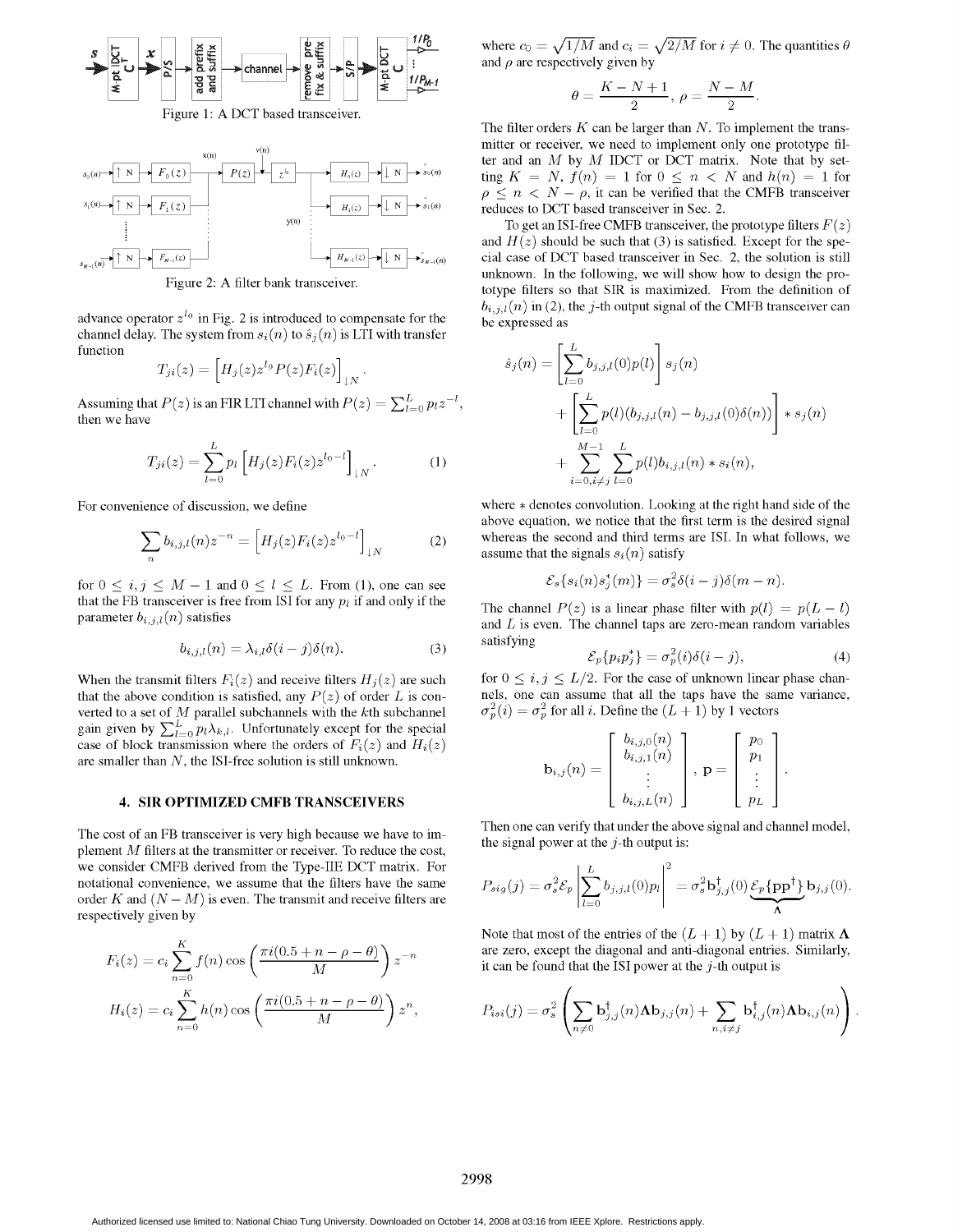$$
SIR = \frac{\sum_{j=0}^{M-1} P_{sig}(j)}{\sum_{j=0}^{M-1} P_{isi}(j)}.
$$

Next we will show that the SIR can be written as a Rayleigh-Ritz quotient of  $f(n)$  or  $h(n)$ . To do this, let us define where  $\omega_s$  is the stopband edge and  $\gamma \geq 0$  is a parameter that

$$
\mathbf{f} = [f(0) \ f(1) \ \dots \ f(K)]^T
$$

$$
\mathbf{h} = [h(0) \ h(1) \ \dots \ h(K)]^T
$$

For  $0 \le i \le M$ , define the  $(K+1)$  by  $(K+1)$  diagonal matrices well as SIR are  $D_i$  whose kk-th entry is given by

$$
[\mathbf{D}_i]_{kk} = \cos\left(\frac{i\pi(k+0.5-\rho-\theta)}{M}\right).
$$
\n
$$
\mathbf{f}^\dagger \left((1-\alpha)\mathbf{Q}_1 + \mathbf{B}^\dagger \widetilde{\mathbf{Q}}_0 \mathbf{h}\right).
$$

From (2), one can see that  $b_{i,j,l}(n)$  is one of the coefficient of the convolution  $f_i(n) * h_j(n)$ . Hence we can write

$$
\mathbf{b}_{i,j}(n) = \mathbf{A}_j(n)\mathbf{D}_i\mathbf{f} = \mathbf{B}_i(n)\mathbf{D}_j\mathbf{h},
$$

tries of  $\mathbf{A}_j(n)$  and  $\mathbf{B}_i(n)$  consist of the impulse responses of the simultaneously. By alternatively solving for the best f and h that  $j$ -th receive filter and the i-th transmit filter respectively. Substi-<br>maxi j-th receive filter and the  $i$ -th transmit filter respectively. Substituting  $\mathbf{b}_{i,j}(n) = \mathbf{A}_j(n) \mathbf{D}_i \mathbf{f}$  into the expressions for  $P_{sig}(j)$  and CMFB transceiver without destroying the stopband attenuation.  $P_{isi}(j)$ , we can write the SIR as

$$
SIR = \frac{\mathbf{f}^\dagger \mathbf{Q}_0 \mathbf{f}}{\mathbf{f}^\dagger \mathbf{Q}_1 \mathbf{f}},\tag{5}
$$

$$
\mathbf{Q}_0 = \sum_{j=0}^{M-1} \mathbf{D}_j^{\dagger} \mathbf{A}_j^{\dagger}(0) \mathbf{\Lambda} \mathbf{A}_j(0) \mathbf{D}_j
$$
(6)  

$$
\mathbf{Q}_1 = \sum_{i,n \neq 0} \mathbf{D}_j^{\dagger} \mathbf{A}_j^{\dagger}(n) \mathbf{\Lambda} \mathbf{A}_j(n) \mathbf{D}_j + \sum_{i,n \neq j} \mathbf{D}_i^{\dagger} \mathbf{A}_j^{\dagger}(n) \mathbf{\Lambda} \mathbf{A}_j(n) \mathbf{D}_i
$$

$$
SIR = \frac{\mathbf{h}^\dagger \widetilde{\mathbf{Q}}_0 \mathbf{h}}{\mathbf{h}^\dagger \widetilde{\mathbf{Q}}_1 \mathbf{h}},\tag{7}
$$

where  $\tilde{\mathbf{Q}}_0$  and  $\tilde{\mathbf{Q}}_1$  can be obtained from (6) by replacing  $\mathbf{A}_j(n)$  with  $\mathbf{B}_j(n)$ . Given one of the two prototype filters, we can optimize the other prototype filter so the the SIR is maximized. The optimal <sup>f</sup> and h can be obtained by solving the eigen problem The plot of SIR versus the number of iterations is shown in involved the Rayleigh-Ritz ratios of (5) and (7) respectively. By Fig. 3. From the figure, we see that as the number of iterations iteratively solving for the optimal prototype filters, the SIR will increases, SIR increases for all methods. However the SIR for the increase. But as we will see later, the frequency responses of the prefilter approach saturates at around 31 dB whereas for the profilters will degrade as the iteration number increases. It is observed posed eigenfilter approach, the SIR values saturate at around 37 in the experiment that the optimal prototype filters will eventually dB (no weighting  $\omega^0$ ) and 38 dB (weighting function  $\omega^1$ ). On the approach the DCT filters and the CMFB transceiver becomes the other hand, without any frequency constraint, the SIR does not sat-DCT based transceiver in Sec. 2. urate and it is observed in the experiment that the filters approach

it is desirable to have transceivers with good transmit and receive magnitude responses of the transmit and receive prototype filters filters. In transceiver design, the passband criteria is not as impor- after 30 iterations respectively. As we can see, if no frequency tant as the stopband criteria because of two reasons: (i) the number constraint is applied in the optimization, the prototype filters are of subchannels M is usually large and the filters have narrowband no longer good filters though they are initialized as good lowpass

The SIR of the transceiver is therefore given by passbands; (ii) the reconstruction property of the transceiver is ensured by high SIR values. To get filters with a large stopband attenuation, we can consider the weighted stopband energies

$$
\sum_{j=0}^{M-1} P_{isi}(j)
$$
\nR can be written as a Rayleigh-Ritz\n
$$
E_h = \int_{\omega_s}^{\pi} \omega^{\gamma} \left| H(e^{j\omega}) \right|^2 \frac{d\omega}{\pi}, \ E_f = \int_{\omega_s}^{\pi} \omega^{\gamma} \left| F(e^{j\omega}) \right|^2 \frac{d\omega}{\pi},
$$

controls the decay of stopband responses. Using the eigenfilter approach[8], we can express these energies as  $E_h = \mathbf{h}^\dagger \mathbf{R}_h \mathbf{h}$  and  $E_f = f^{\dagger} \mathbf{R}_f f$  for some positive definite matrices  $\mathbf{R}_h$  and  $\mathbf{R}_f$ . The new objective functions which incorporate the stopband energy as

$$
J_f = \frac{\mathbf{f}^\dagger \mathbf{Q}_0 \mathbf{f}}{\mathbf{f}^\dagger \left( (1 - \alpha) \mathbf{Q}_1 + \alpha \mathbf{R}_f \right) \mathbf{f}}
$$

$$
\left( \frac{i \pi (k + 0.5 - \rho - \theta)}{M} \right).
$$

$$
J_h = \frac{\mathbf{h}^\dagger \mathbf{\tilde{Q}}_0 \mathbf{h}}{\mathbf{h}^\dagger \left( (1 - \alpha) \mathbf{\tilde{Q}}_1 + \alpha \mathbf{R}_h \right) \mathbf{h}},
$$

where  $0 \le \alpha \le 1$ . The numerators of these two new cost functions are the signal power whereas their denominators are a weighted sum of the ISI power and the stopband energy. With an appropriate for some  $(L+1)$  by  $(K+1)$  matrices  $\mathbf{A}_j(n)$  and  $\mathbf{B}_i(n)$ . The en-<br>tries of  $\mathbf{A}_i(n)$  and  $\mathbf{B}_i(n)$  consist of the impulse responses of the simultaneously. By alternatively solving for the best f and h that

### 5. A DESIGN EXAMPLE

In this example, the number of subbands is  $M = 128$  and the interpolation ratio is  $N = 160$ . The orders of the prototype filwhere  $Q_0$  and  $Q_1$  are positive semi definite matrices given by ters are  $K = 320$ . The stopband edge is  $\omega_s = 2\pi/M$ . The two prototype filters are initialized as good lowpass filter designed by the eigenfilter approach[8] (labeled as 'no iter' in Fig. 4 and 5). The transmission channel  $P(z)$  is a linear phase channel with order  $L = 16$ . The channel taps are random variables that satisfy (4) with  $\sigma_p^2(i) = 1$  for  $0 \le i \le 8$ . This is the commonly adopted channel model when no channel statistics is available.

We alternatively optimize f and h. Both cases of optimiza-Similarly we can also express the SIR in terms of h as tion with and without frequency constraint are considered. For the optimization without frequency constraint, the objective functions are the two SIR expressions in  $(5)$  and  $(7)$ . For the optimization with frequency constraint, the two objective functions are  $J_f$  and  $J_h$ . We consider two different weighting functions for the stop-<br>band energy,  $\omega^0$  (no weighting) with  $\alpha = 0.9899$  and  $\omega^1$  with  $\alpha = 0.9956$ . We compare our results with the prefilter method[9] (the values of  $n_{ha}$  and  $n_{fa}$  defined in [9] are chosen as 80).

the DCT filters (which has an infinite SIR value as DCT based Incorporation of Frequency Constraints: In many applications, transceiver in Sec. 2 is ISI-free). In Fig. 4 and 5, we show the